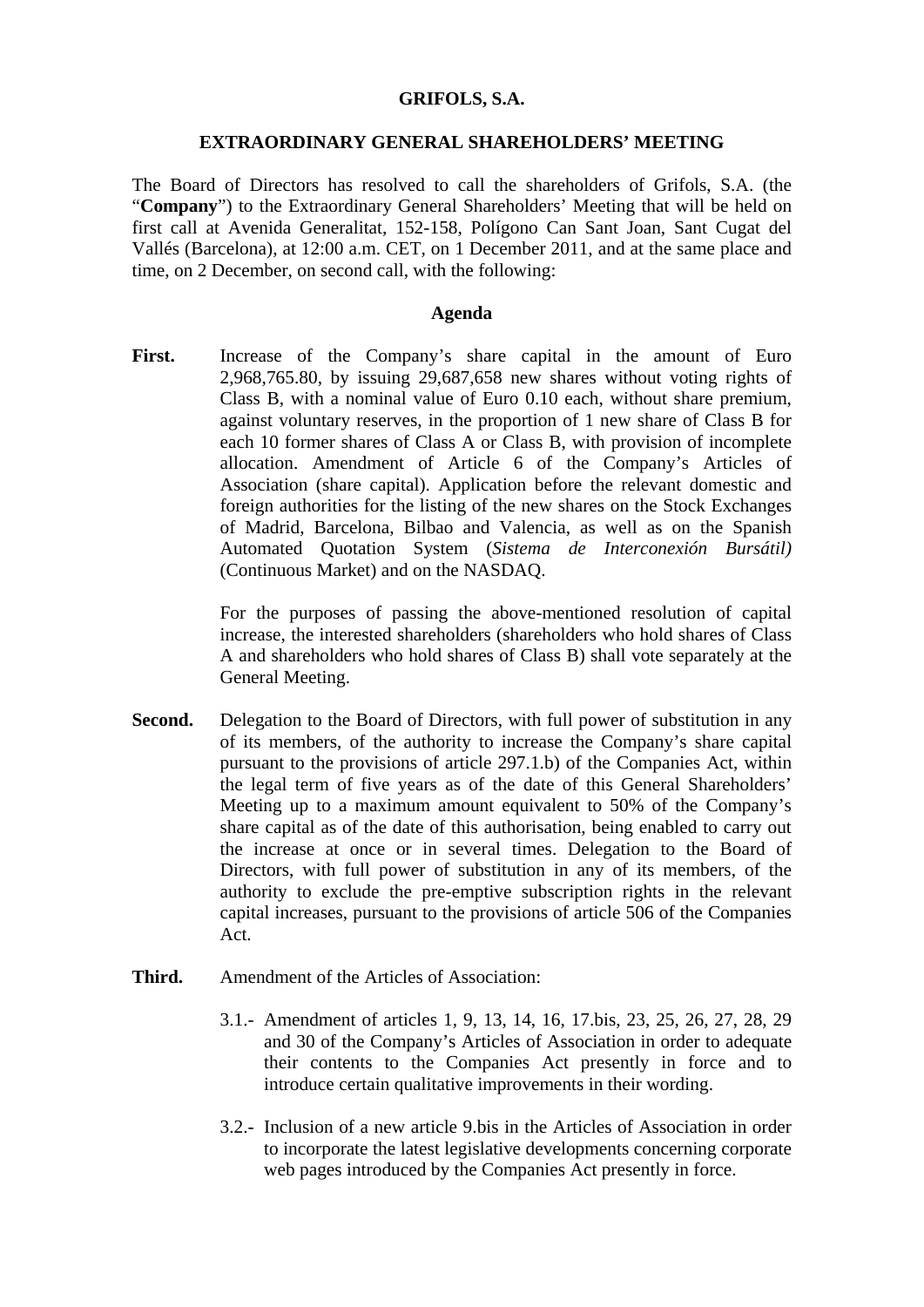- 3.3.- Amendment of articles 22 and 22.bis of the Company's Articles of Association in order to allow more flexibility concerning the regulation of the calls and holding of distance Board Meetings and to adequate their wording to the developments introduced by the new Companies Act.
- **Fourth.** Amendment of articles 5, 6, 7, 8, 9, 11, 12, 16, 19 and 20 of the Regulations of the General Shareholders' Meetings in order to adapt their contents to the Companies Act presently in force and to introduce certain qualitative improvements in their wording.
- Fifth. Establishment of the corporate web page pursuant to the provisions of article 11.bis of the Companies Act.
- **Sixth.** Granting of authorities in order to formalise and execute the resolutions passed by the General Meeting.

It is stated that, pursuant to the provisions of section 6.2 of article 6 Bis of the Company's Articles of Association, those shareholders who hold shares of Class B will have the right to vote separately regarding the resolution set forth in the first item of the agenda.

Likewise, and after stating the issues included on the agenda, the General Meeting will be informed of the amendment of the Regulations of the Company's Board of Directors, pursuant to the provisions of article 528 of the Companies Act (*Ley de Sociedades de Capital*).

# **Information right**

As from the date hereof, any shareholder will have the right to examine at the registered office of the Company (calle Jesús y María, 6, 08022 Barcelona), to look up on the corporate web page (www.grifols.com), and to obtain or request the immediate delivery of the following documents free of charge:

- (i) Proposed resolutions corresponding to the items included on the agenda of the General Shareholders' Meeting;
- (ii) Complete text of the proposed amendments to the Company's Articles of Association and the relevant directors' report regarding (a) the proposal of share capital increase referred to in the first item of the agenda; (b) the proposal of share capital increase referred to in the second item of the agenda; and (c) the proposed amendments to the Articles of Association referred to in the third item of the agenda:
- (iii) Complete text of the amendments to the Regulations of the General Shareholders' Meeting and the relevant report justifying such proposals; and
- (iv) The report prepared by the Company's auditor of the accounts regarding the balance sheet on which the share capital increase mentioned in the first item of the agenda is based.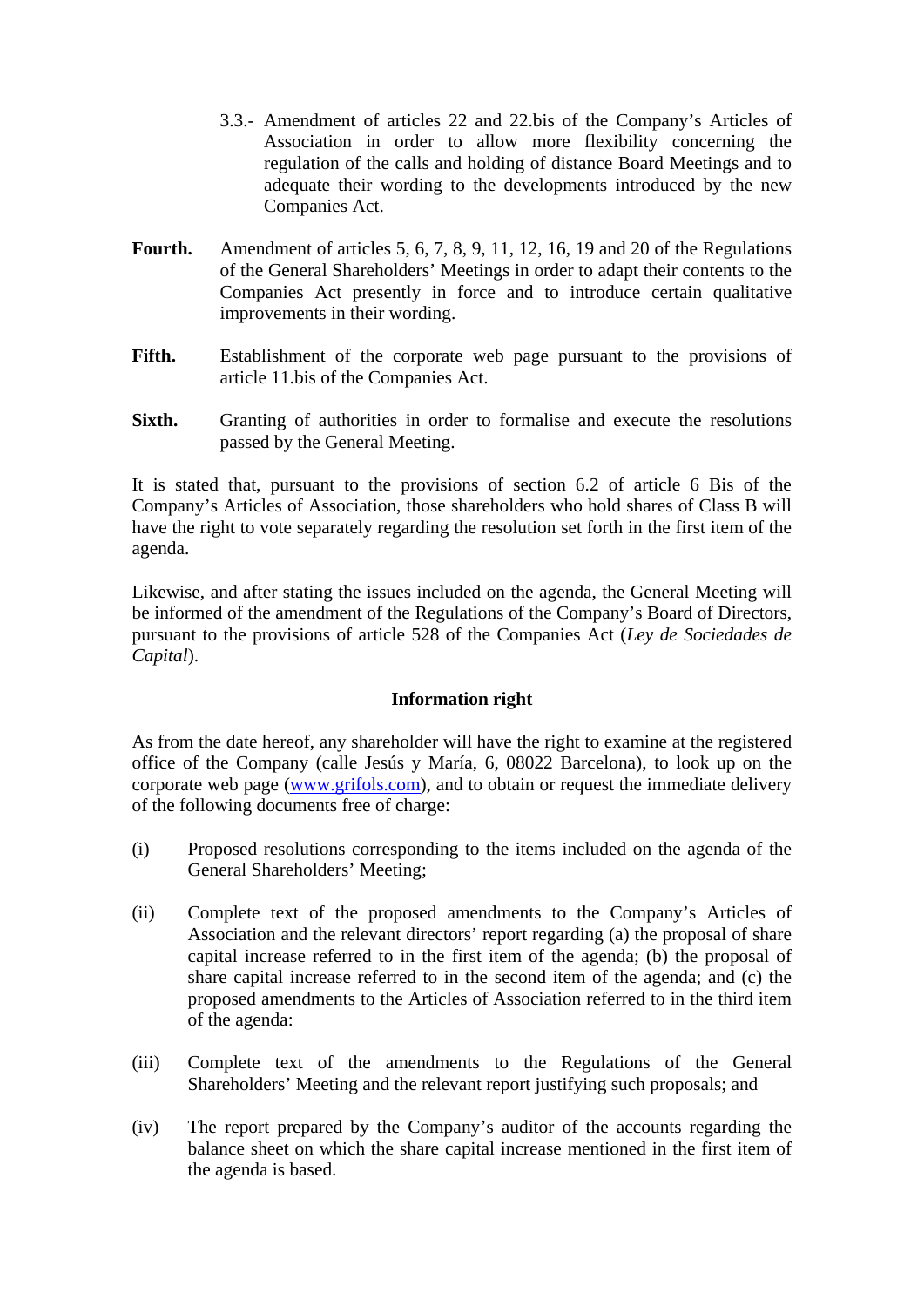Additionally, pursuant to the provisions of articles 197 and 520 of the Companies Act (*Ley de Sociedades de Capital*), article 39 of the Regulation of the Board of Directors and Article 9 of the Regulation of the General Shareholders' Meeting, as from the date of publishing of the notice of call, the shareholders may request the Board of Directors in writing up to the seventh day prior to the date scheduled for the holding of the General Meeting, or verbally while the meeting is held, the information and clarifications that they may deem necessary, or to raise any question they may deem pertinent regarding the items included on the agenda. Furthermore, with the same advance notice and form, the shareholders may request any information or clarification or to raise any questions concerning the information accessible to the general public that has been provided by the Company to the National Securities Market Commission (*Comisión Nacional del Mercado de Valores*) since the last General Meeting was held (24 May 2011).

Once the General Meeting has been summoned, the shareholders that are willing to make use of their right to speak in order to request information or to propose resolutions regarding the items included on the agenda will be able, after the indication of the Chairmen, to address the Secretary or, if applicable, the Notary, or the personnel assisting them, stating his name and surnames, the number of shares held by him and the shares that these represent. In the event a shareholder wishes that his intervention is literally included in the Minutes of the Meeting, such shareholder will have to submit his intervention in writing at that same moment to the Notary or the Secretary.

# **Right to attend**

All shareholders will have the right to attend the General Shareholders' Meeting of the Company, as long as their shares are registered under their name in the corresponding accounting registry at least five days prior to the day on which the General Shareholders' Meeting is to be held.

In order to exercise their right to attend, the shareholder must have the relevant attendance card issued for such purposes by the entities responsible for the accounting registry.

Those shareholder who have the right to attend may enable their representation by another person through a proxy, even if such person is not a shareholder. The representation shall be conferred on a special basis for this specific General Shareholders' Meeting, in writing or via distance communication means as set forth below.

## **Vote and distance delegation**

The shareholders may cast their vote regarding the proposals included on the agenda through the following distance communication systems:

(a) by means of postal correspondence, or by sending the attendance, delegation and distance voting card, duly signed and with indication of the direction of their vote, to the following address: Grifols, S.A. (ref.: General Shareholders' Meeting), calle Jesús y María, 6, 08022, Barcelona, Spain; and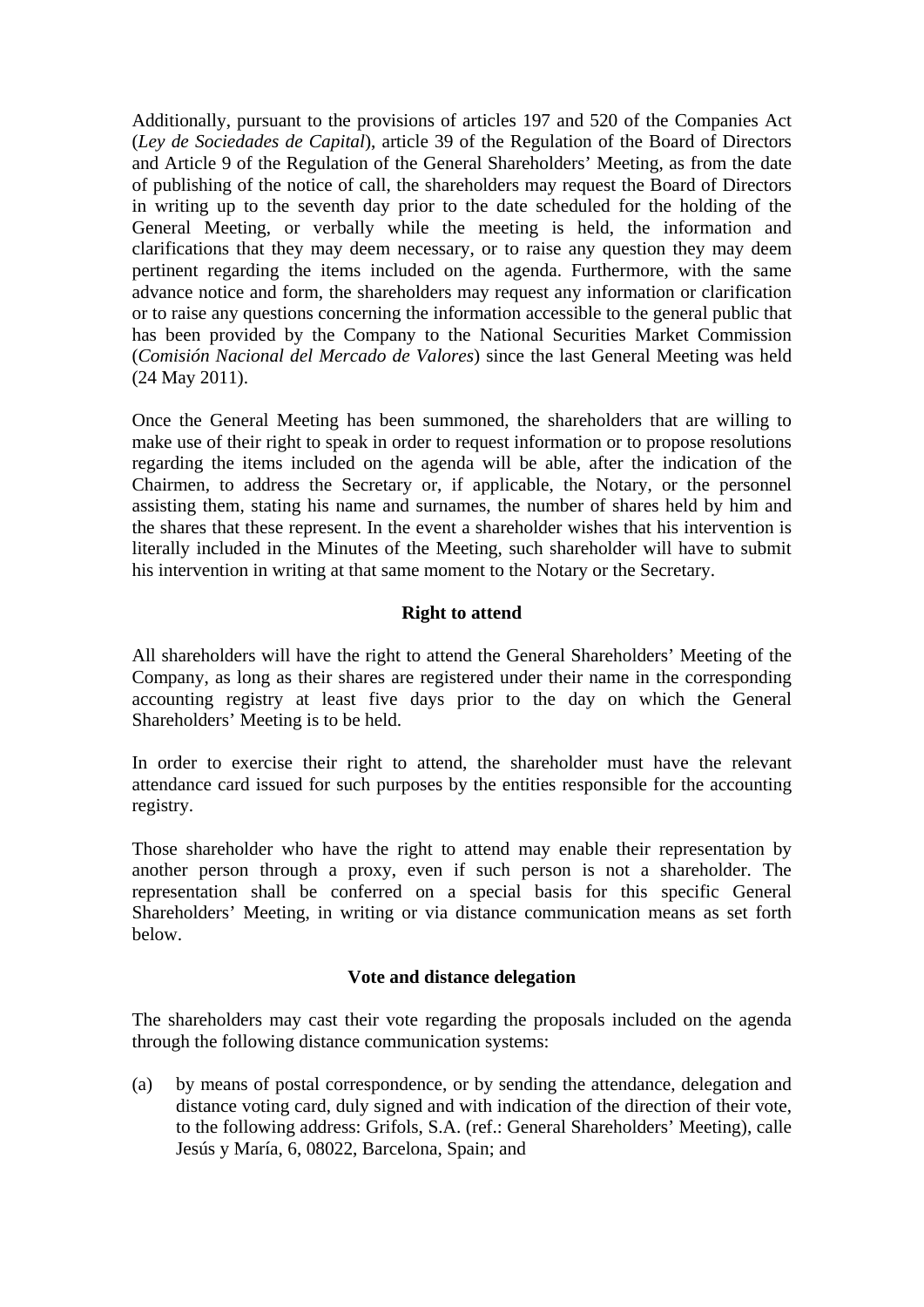(b) by means of electronic communication, through the Company's corporate web page (www.grifols.com), al long as the security of the electronic communications is guaranteed, and the electronic document through which the vote is casted includes a recognised electronic signature, pursuant to the provisions of the Electronic Signature Act (*Ley de Firma Electrónica*), or is considered valid by the Board of Directors because it fulfils the adequate guarantees on authenticity and identity of the voting shareholder.

Likewise, the shareholders may confer their representation, specifically for this General Shareholders' Meeting, by the following distance communication systems:

- (a) by means of postal correspondence, or by sending the attendance, delegation and distance voting card, duly signed and with indication of the direction of their vote, to the following address: Grifols, S.A. (ref.: General Shareholders' Meeting), calle Jesús y María, 6, 08022, Barcelona, Spain; and
- (b) by means of electronic communication, through the Company's corporate web page (www.grifols.com), al long as the security of the electronic communications is guaranteed, and the electronic document through which the vote is casted includes a recognised electronic signature, pursuant to the provisions of the Electronic Signature Act (*Ley de Firma Electrónica*), or is considered valid by the Board of Directors because it fulfils the adequate guarantees on authenticity and identity of the voting shareholder.

The shareholder who confers his representation by distance communication systems must notify the appointed proxy of the representation conferred. When the representation is conferred to a Company's Director and/or the Secretary and/or the Vice Secretary, such notification will be considered implemented upon its receipt by the Company.

Distance delegations must be accepted by the proxy, not being able to join otherwise. For this purpose, all distance delegations in favour of individuals other than the Company's Directors and/or Secretary and/or Vice Secretary, must be printed out, signed and submitted by the proxies, together with an identifying document, to the personnel in charge of the shareholders registry on the date and place where the meeting is being held, within the hour immediately prior to its scheduled start.

Moreover, the delegation card duly completed and signed may also be submitted by the proxy physically attending the Meeting, together with an identifying document, to the personnel in charge of the shareholders registry on the date and place where the meeting is being held, within the hour immediately prior to its scheduled start

In order to be valid, both the vote and the distance delegation must be received by the Company at least five (5) days prior to the date set for the General Shareholders' Meeting to be held.

The Company reserves the right to amend, suspend, cancel or restrict the electronic voting and delegation mechanisms for technical or security reasons. The Company further reserves the right to request such additional identification from the shareholders as deemed convenient in order to guarantee the identity of those assisting, the